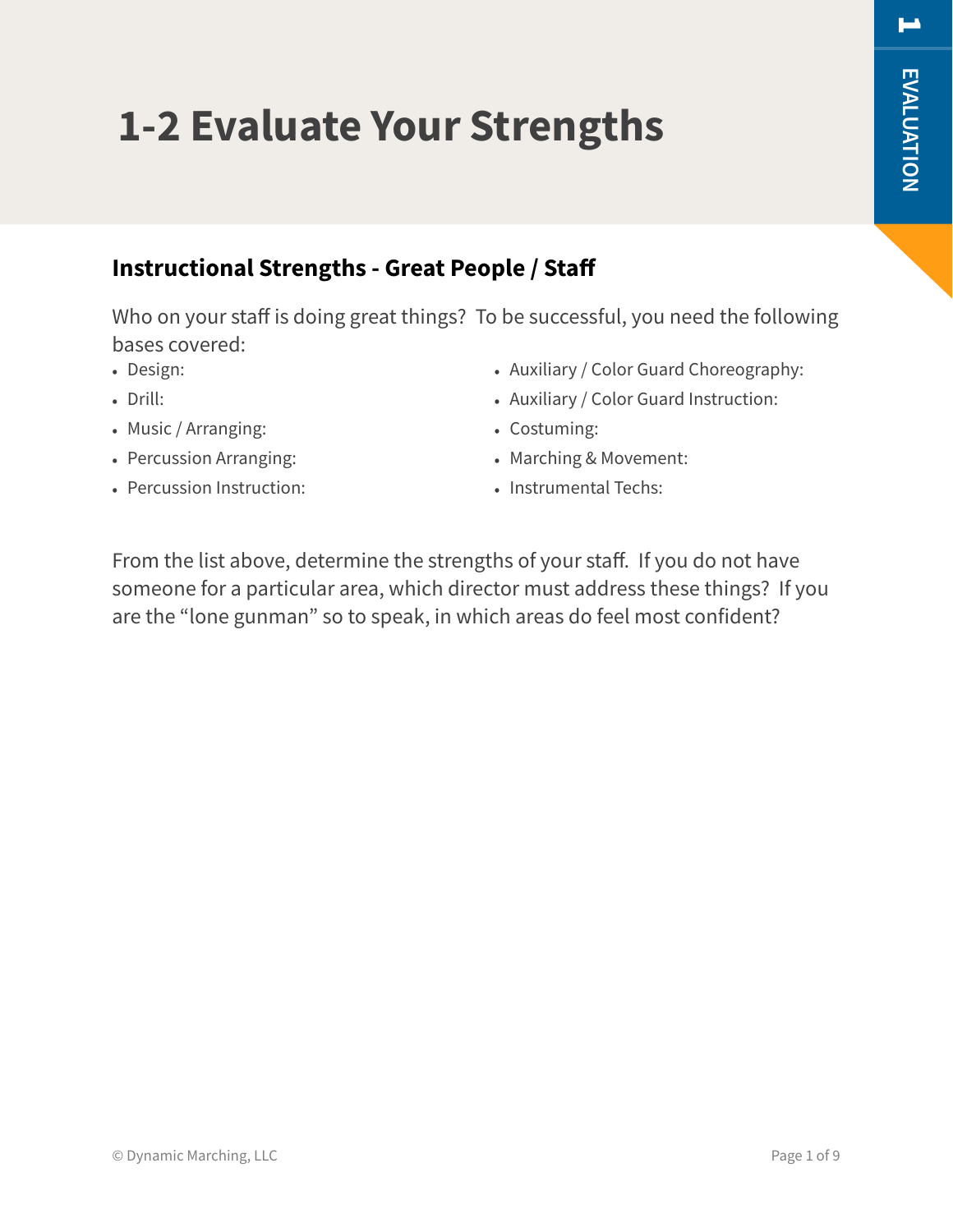# **1-2 Evaluate Your Strengths**

### **Instructional Areas for Growth - Great People / Students & Families**

Who among your students or sections are constantly awesome? Which sections, year after year, continue to be a dream to work with? To be successful, you need the following bases covered:

- Solo Work:
- Chamber Work:
- Ensemble Player:
- Well-rounded Percussionist:
- Well-rounded Guard Member:
- Strong / Consistent Marcher:
- Citizenship with Character:
- Musical Leadership:
- Social Leadership:
- Heart and Soul of the Membership:

From the list above, determine the strengths of your students. If there are gaps, keep them in mind when you work on section 1-3.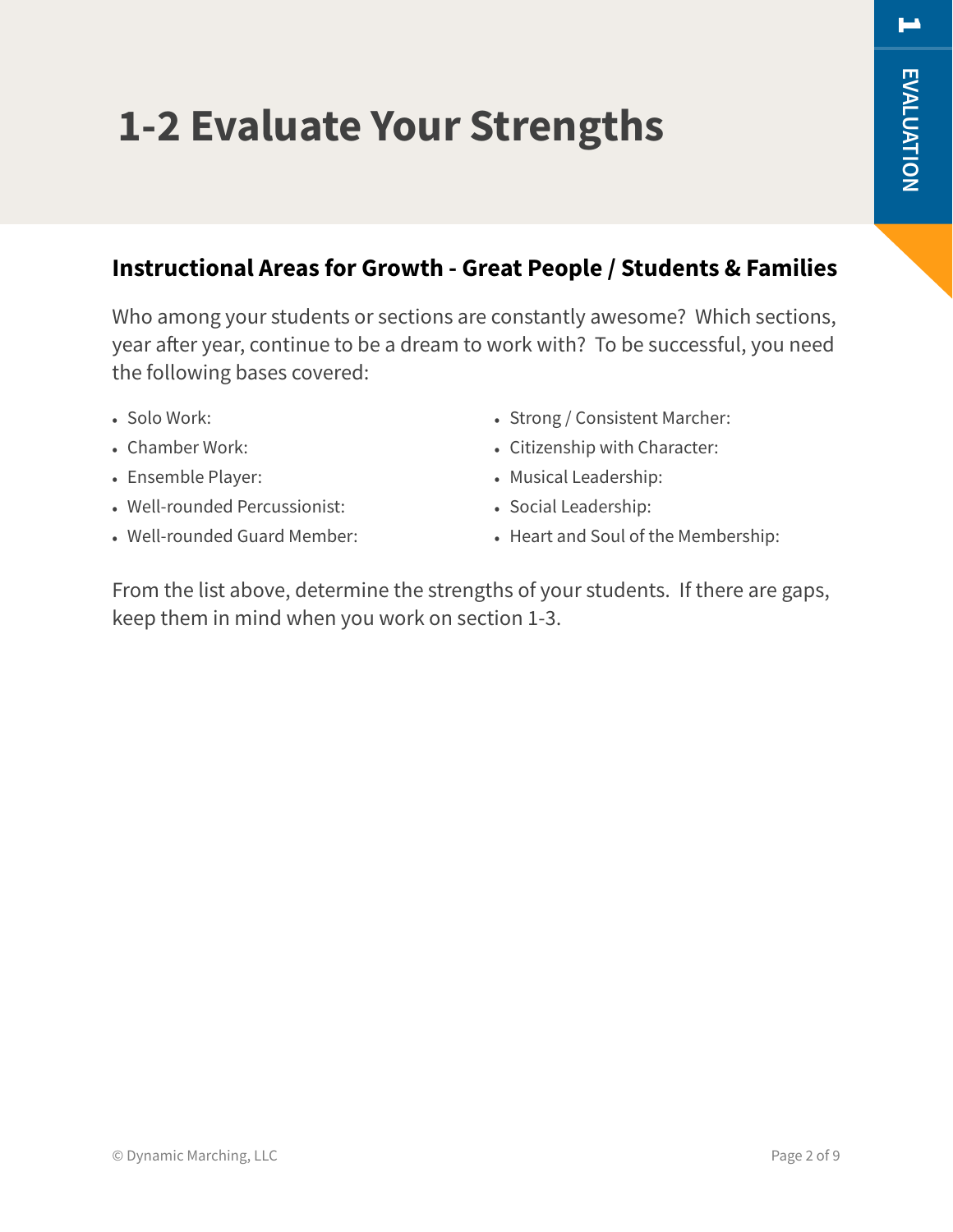# **1-2 Evaluate Your Strengths**

Who among your parent organization is doing great things?

- Positive Leader:
- Effective Member / "Go-Getter":
- Staff Supporter:
- Fundraiser:
- Future Leader:
	- Other:

From the list above, determine the strengths of your booster organization. If there are gaps, keep them in mind when you work on section 1-3.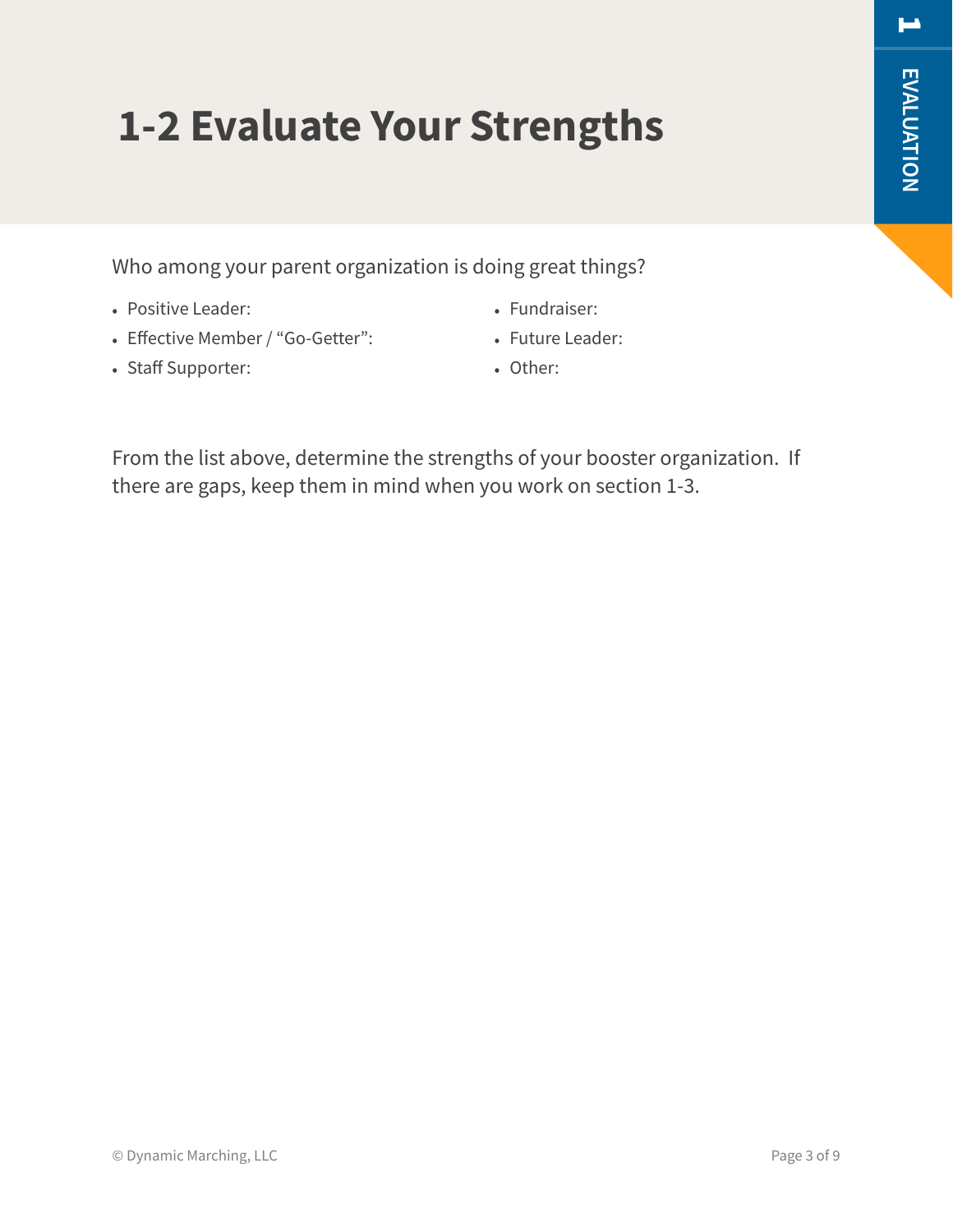# **1-2 Evaluate Your Strengths**

### **Institutional Strengths - Great Places**

What is your environment? It is well-proven that we are a product of our environment so what does your space inspire you to do. It may feel difficult, especially if you have been in one space for a long time, but list the positives concerning the spaces you occupy.

**Office / Work Space** 

Concert Rehearsal Space

**Marching Rehearsal Space**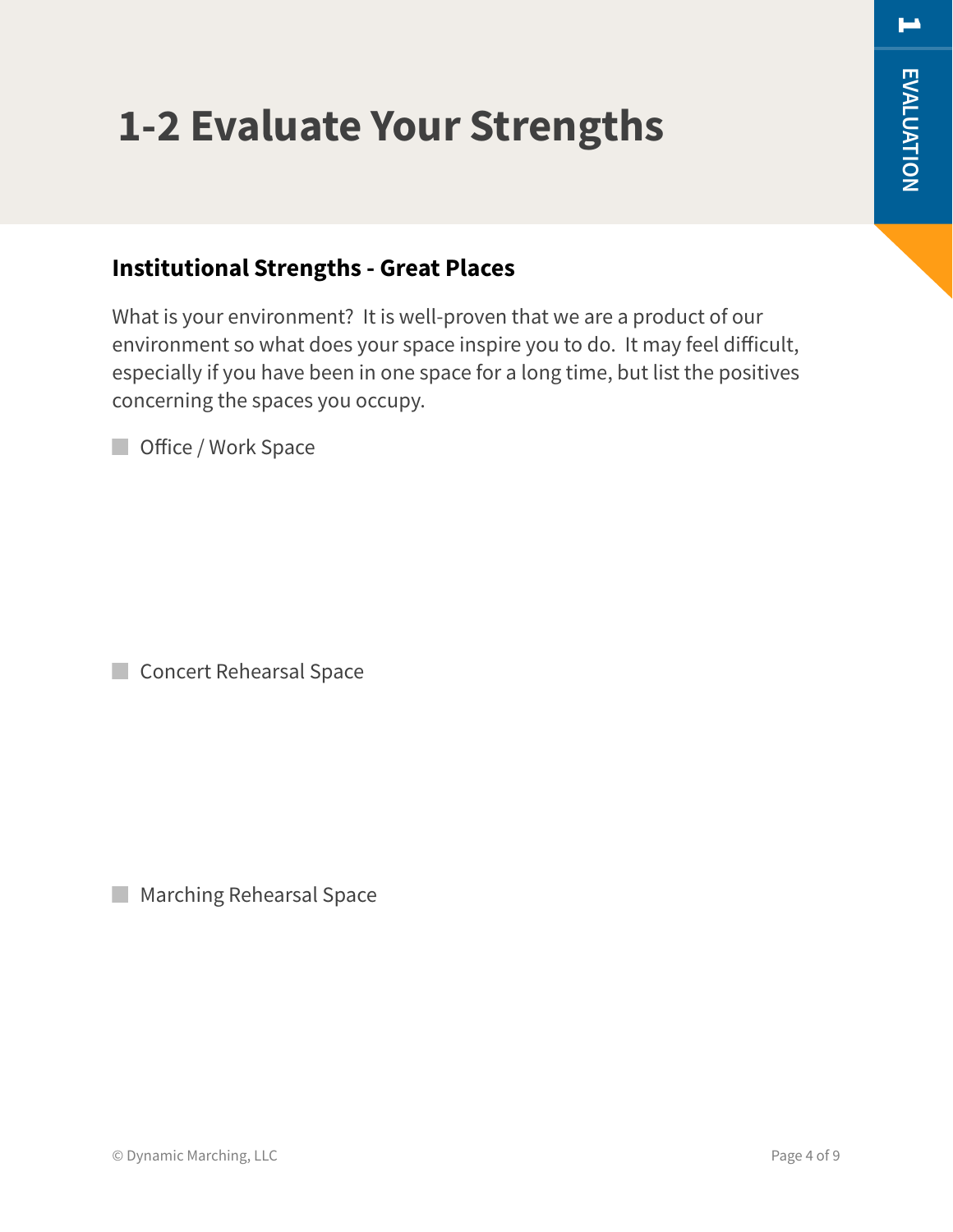## **1-2 Evaluate Your Strengths**

**Small Group Rehearsal Space / Lesson Facilities** 

**Individual Practice Facilities** 

Stadium / Football Seating

**Performance Hall**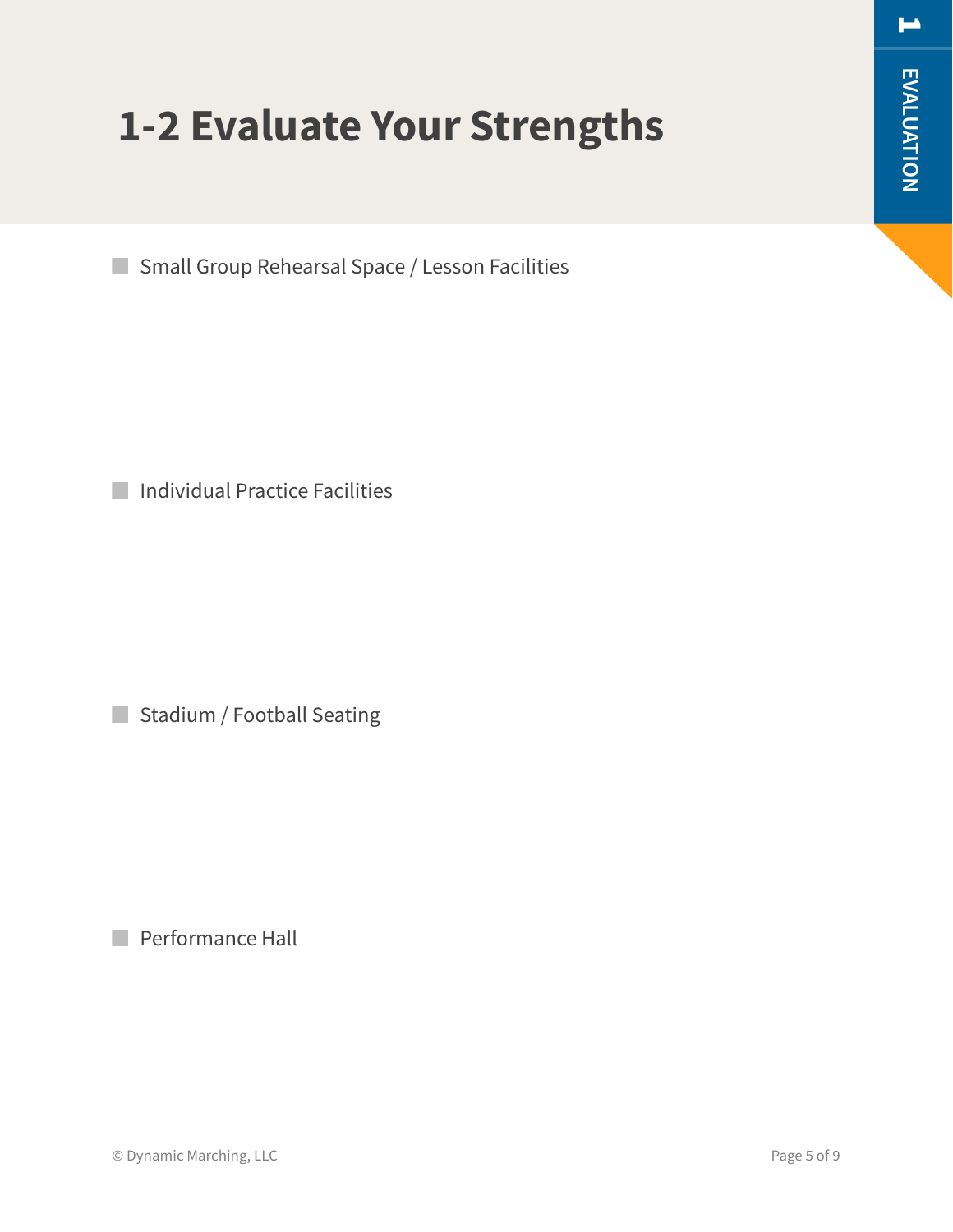$\blacksquare$ 

## **1-2 Evaluate Your Strengths**

■ Other (Venues for performance OFF CAMPUS / Ability to travel / etc.)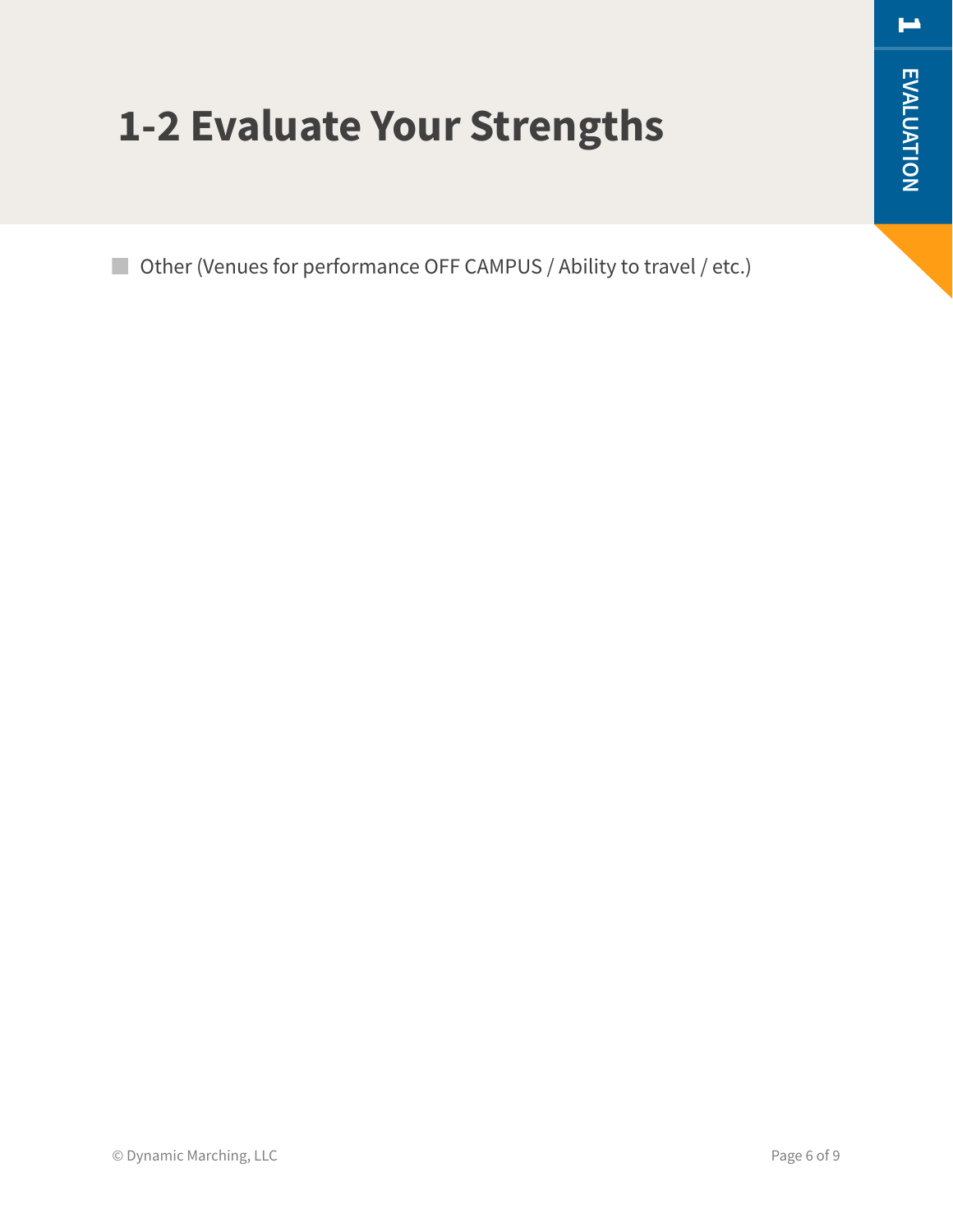# **1-2 Evaluate Your Strengths**

### **Balance / Timing Strengths - Great Schedule**

What events feel fulfilling rather than draining? Which events energize your students to do more / get better? When do you feel your life has the most balance of career and family? You may do this one of two ways—either list the month that is most fulfilling OR the events that are the most memorable EVERY year.

| Event or Month | Good Times |
|----------------|------------|
|                |            |
|                |            |
|                |            |
|                |            |
|                |            |
|                |            |
|                |            |
|                |            |
|                |            |
|                |            |
|                |            |
|                |            |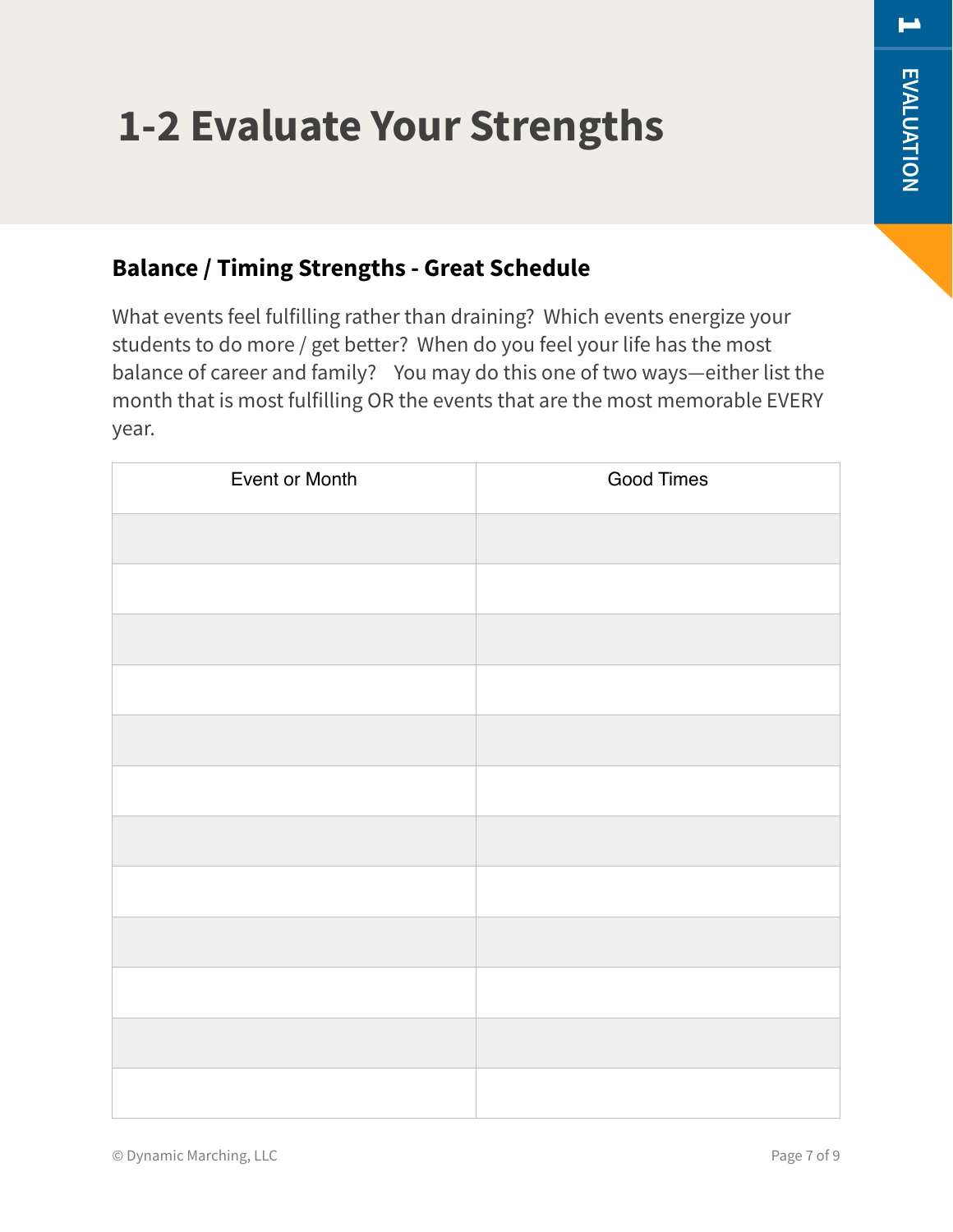# **1-2 Evaluate Your Strengths**

#### **Resource Strengths - Great Assets**

What do you have in abundance? What have you recently purchased that is making things easier / better? What do you brag about to your colleagues (you know you do). What do you find you could not live without at this point?

| Resource | Purchased When? | Purchased Why? | Cost |
|----------|-----------------|----------------|------|
|          |                 |                |      |
|          |                 |                |      |
|          |                 |                |      |
|          |                 |                |      |
|          |                 |                |      |
|          |                 |                |      |
|          |                 |                |      |
|          |                 |                |      |
|          |                 |                |      |
|          |                 |                |      |
|          |                 |                |      |
|          |                 |                |      |
|          |                 |                |      |